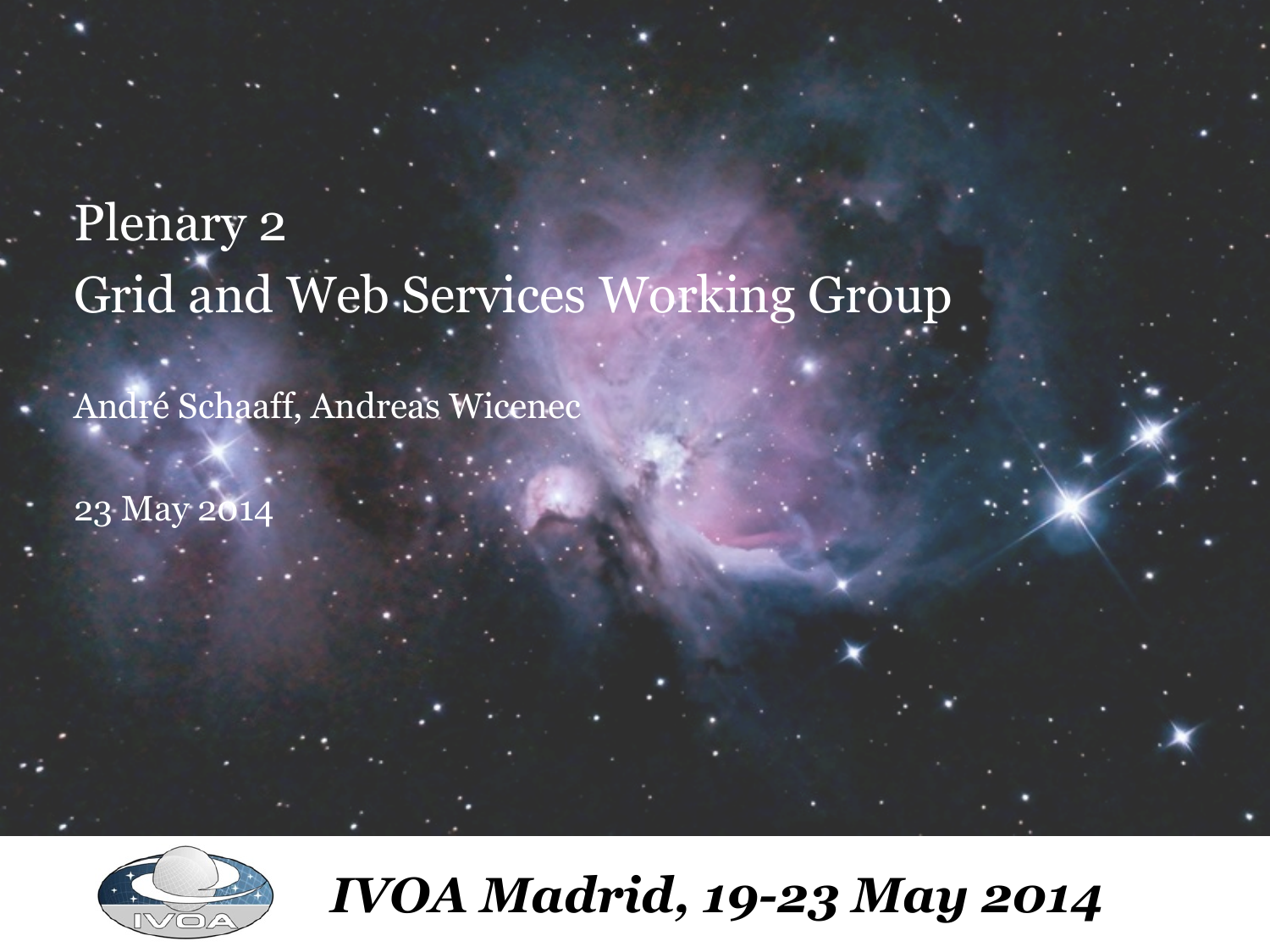#### Standards

- PDL (Parameter Description Language) is now a standard
- Thanks for the useful comments, ideas we get back during the RFC of the community and the TCG Review.
- We can now focus on the use of this standard in other WGs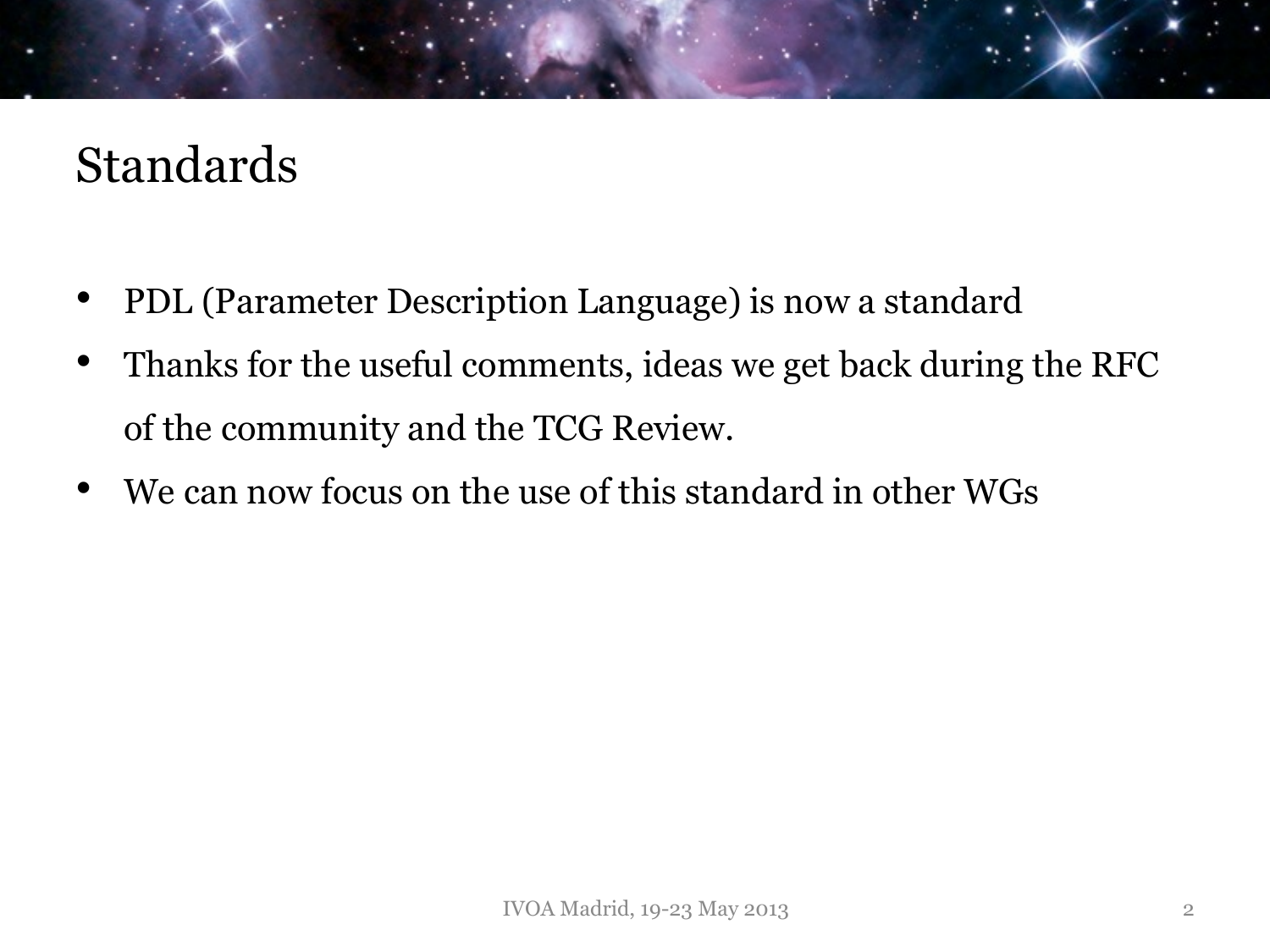#### First GWS Session - Workflows

- We had 3 presentations from the Spanish and the Italian VOs
	- <sup>o</sup> **The ER-flow project and astronomical workflows** : current status and future perspectives, Claudio Vuerli

#### <sup>o</sup> **Creating a workflow with Taverna Workbench for the first time**,

Francisco Jiménez-Esteban

- Comparison between a simple scripting and Taverna
- Not easy to start to write a workflow with the Workbench
	- Documentation poor
	- Investement in how to do it
	- Etc.

#### <sup>o</sup> **AstroTaverna and VO workflows**, Julian Garrido Sanchez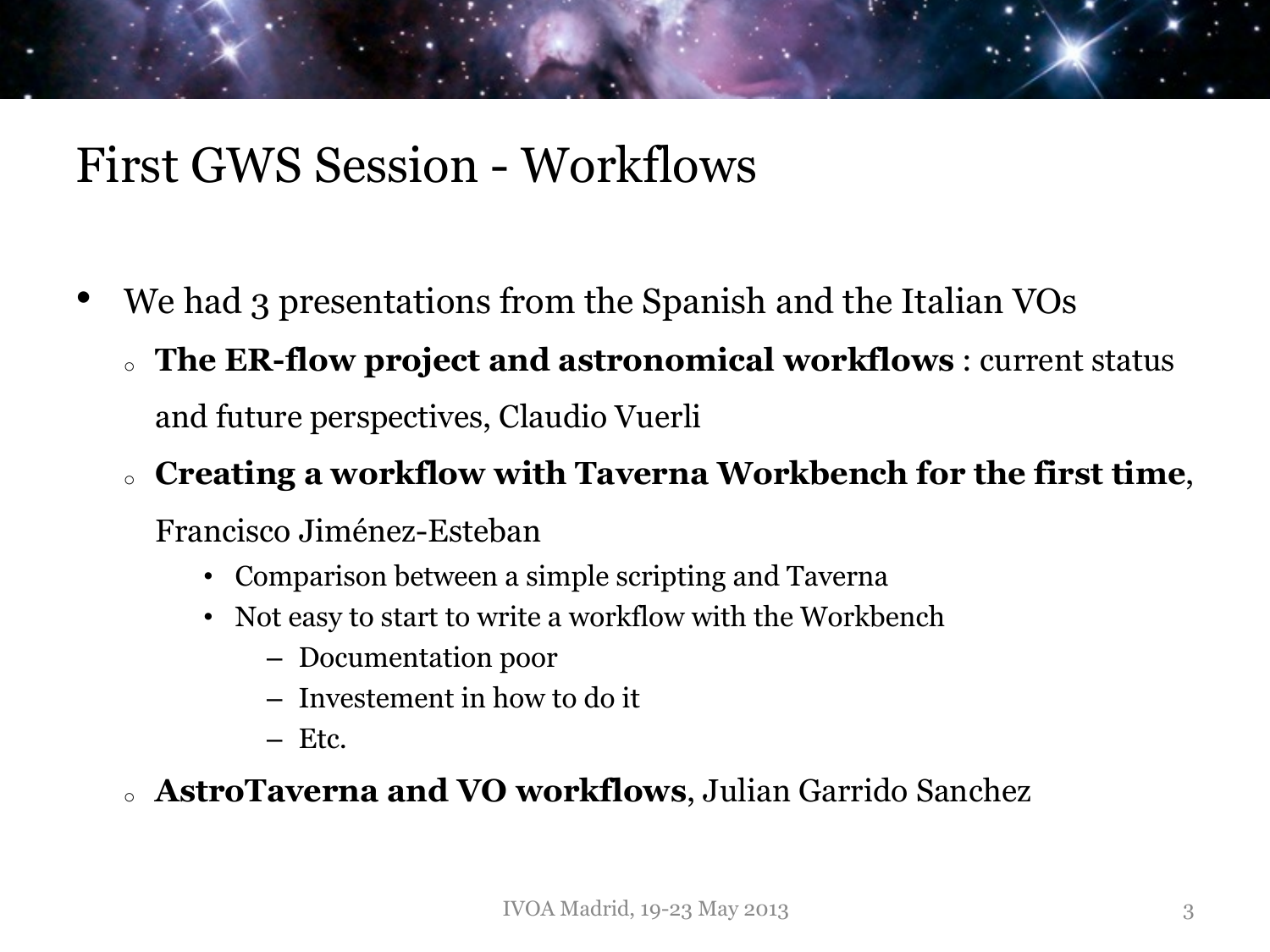### Second GWS Session – VOSpace update 2.1

- Brian Major prepared a dedicated page on the IVOA wiki and made a presentation
- We agree about the different points and we will push the 2.1 in the coming month (implementation references, document corrections, etc.)
- A Note about "Getting Started with VOSpace"
- We had a discussion concerning WebDAV
	- <sup>o</sup> Note concerning WebDAV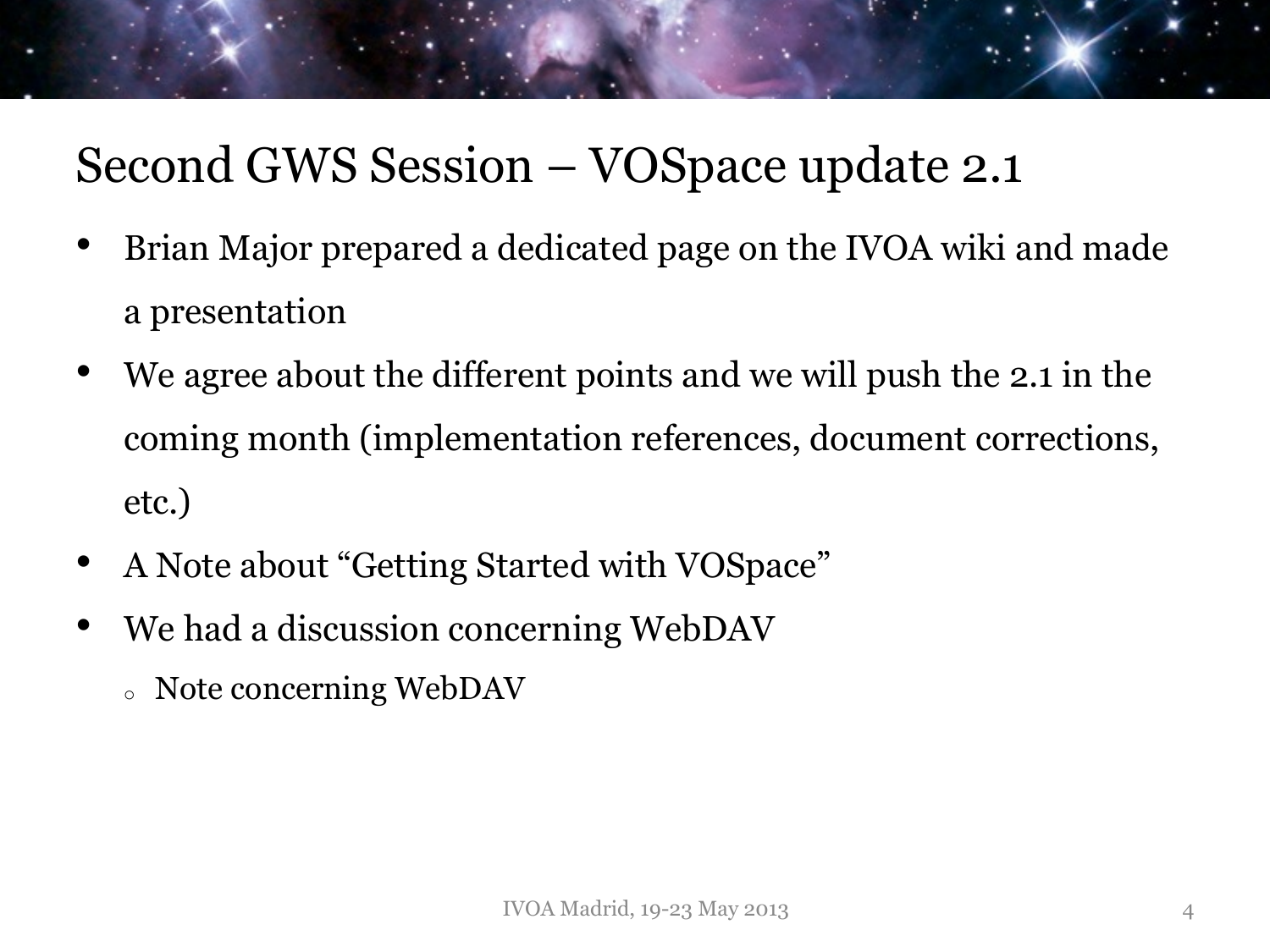#### Second GWS Session (2) – next generation of VOSpace

- We decided to start a reflexion about the version 3.0 of VOSpace
	- <sup>o</sup> Ask the community to give a feedback about implementions
	- <sup>o</sup> Define use cases (VOSpace should be use case / driven)
	- <sup>o</sup> … and take into account the technological evolutions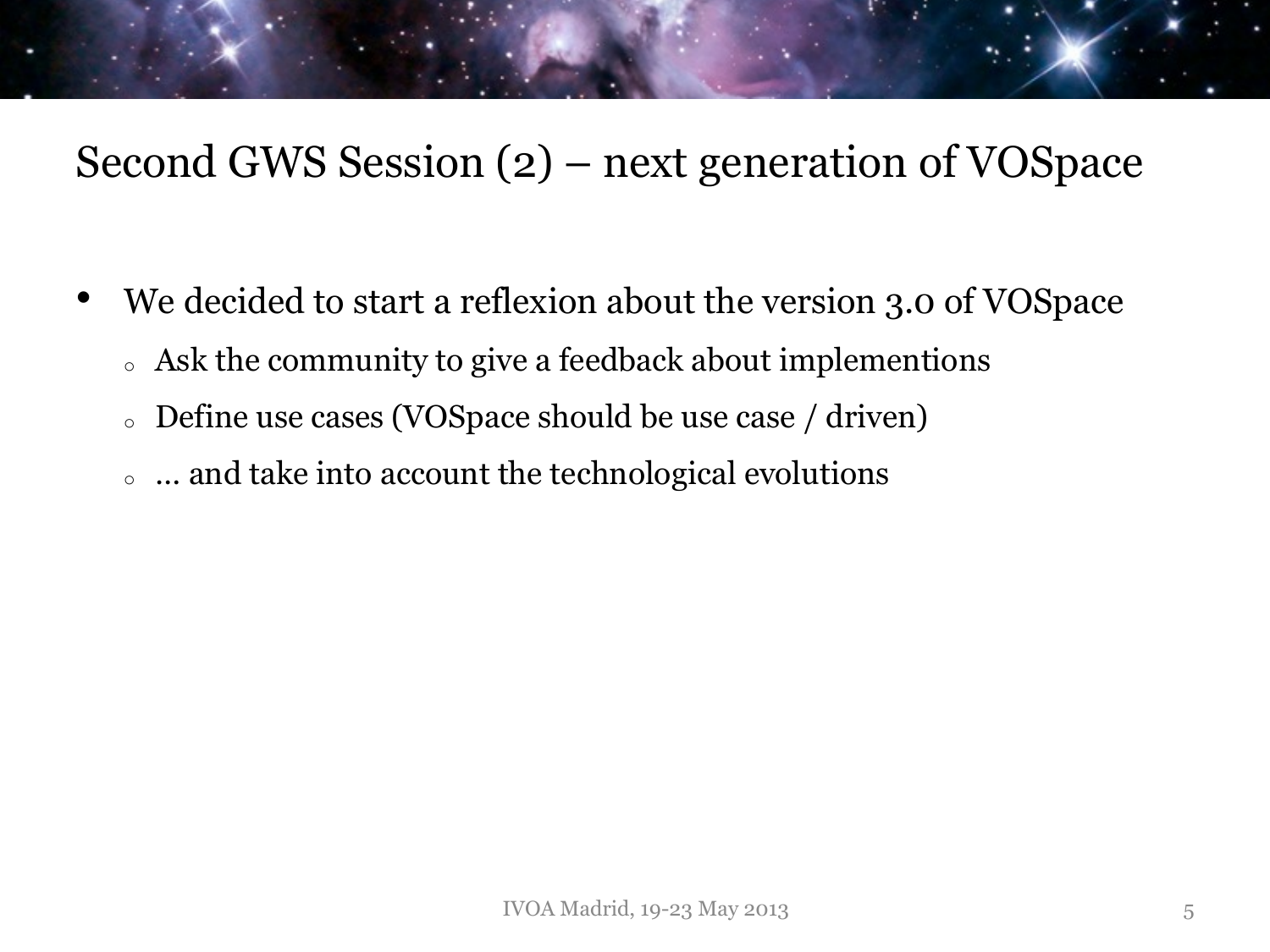### Second GWS Session (3) – Other topic

- In the security domain, the VO standards must also follow the technological evolution and we had not worked in this domain since a while
	- <sup>o</sup> For example it appears necessary to add at least OpenID (or like)
	- <sup>o</sup> On the roadmap for the next interop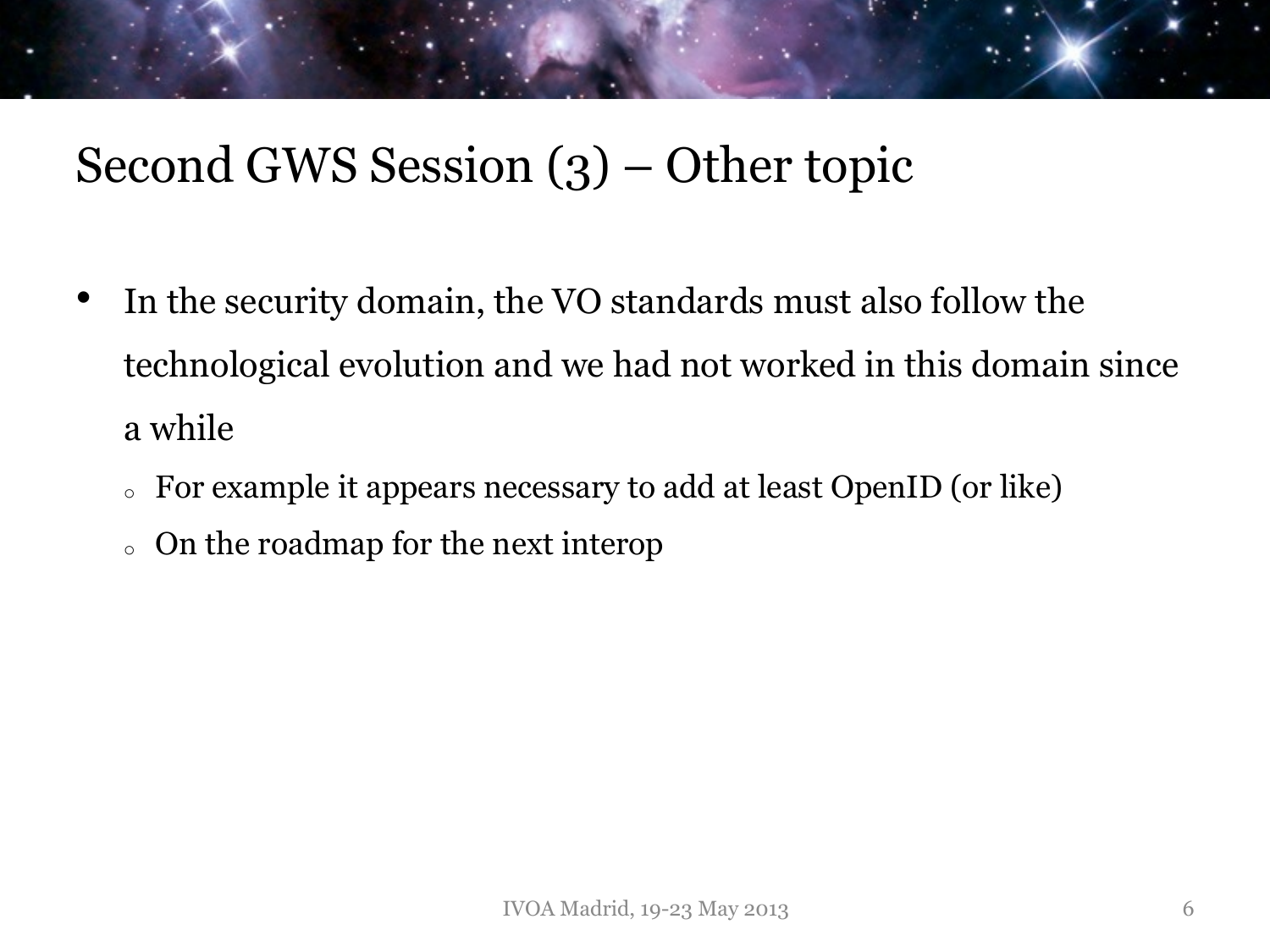### Third GWS Session – UWS update to 1.1

- Paul Harrison prepared a dedicated page on the IVOA wiki and made a presentation
- The proposed modifications are minor and like for the update of VOSpace we will push this work in the coming month
- The evolution to a 2.0 version which has not to be retro-compatible was also discussed, should be a major evolution (state definition more flexible, more job control, pagination, re-submitting of jobs, different support protocols, etc.)
- It should have a deep impact on the existing implementations and it must be discussed on the mailing list